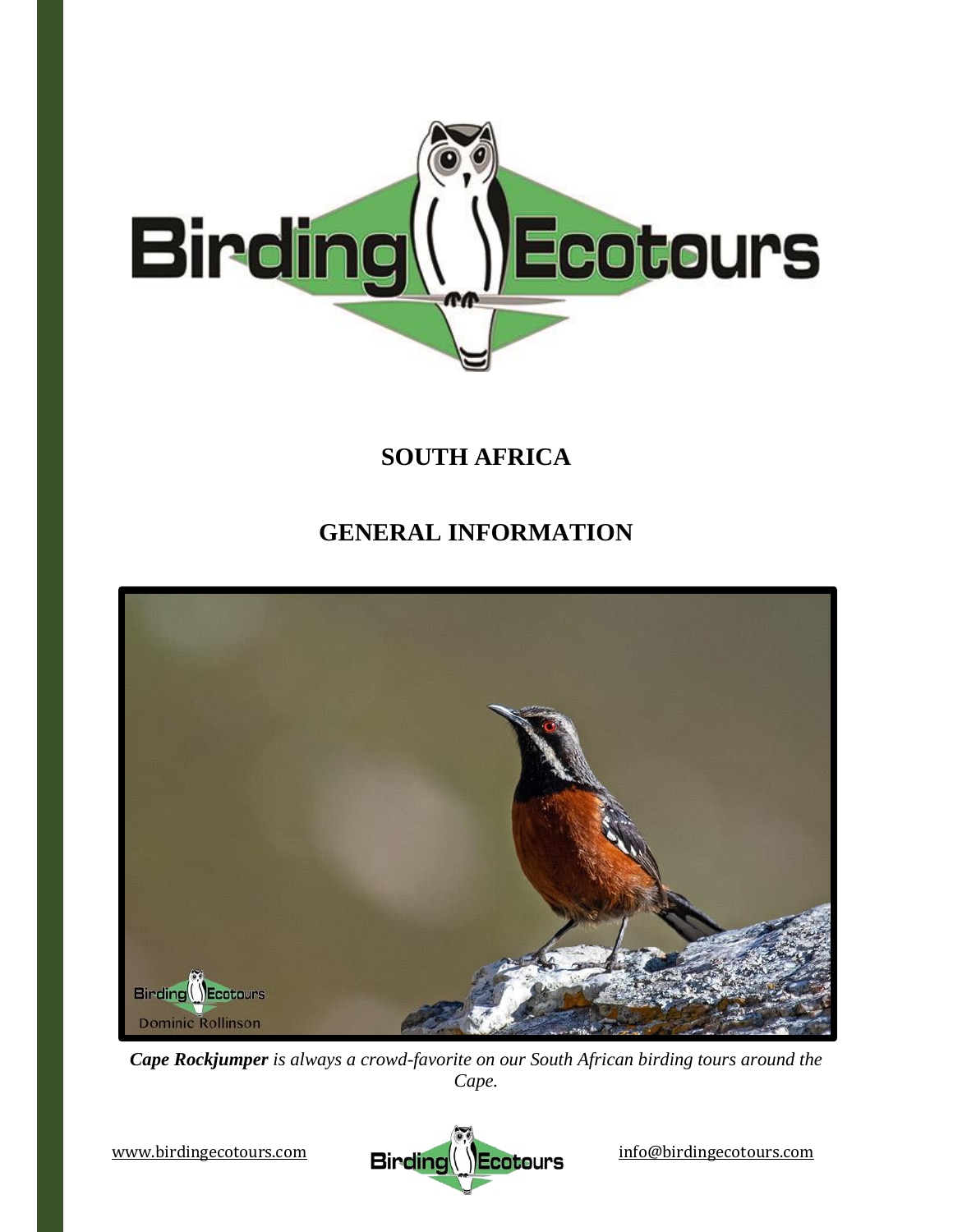#### **OUR SOUTH AFRICAN BIRDING TOURS**

We currently (at the time of updating this general information document, i.e. 16 March 2022) have six exciting set departure South African birding tours. These cover all of the country's important birding regions, provide opportunities for you to see most of the country's many endemics and specials, plus lots of mammals, spectacular scenery, and more. Our South African birding tours are as follows:

- **1. [Best of Cape Town and Beyond](https://www.birdingecotours.com/tour/birding-tour-south-africa-cape-town/)**
- **2. [Subtropical South Africa](https://www.birdingecotours.com/tour/birding-tour-subtropical-south-africa/)**
- **3. [Western South Africa: Cape Endemics, Namaqualand Wildflowers and the Kalahari](https://www.birdingecotours.com/tour/birding-tour-south-africa-cape-namaqualand-kalahari/)**
- **4. [Premium Kruger and Escarpment Birding and Wildlife Safari](https://www.birdingecotours.com/tour/birding-tour-south-africa-kruger-national-park-escarpment/)**
- **5. The Kalahari – [Mammals and Birding](https://www.birdingecotours.com/tour/mammal-and-birding-tour-south-africa-the-kalahari/)**
- **6. [Photo Tour: Western Cape to Kruger National Park](https://www.birdingecotours.com/tour/photo-birding-tour-south-africa-cape-kruger-national-park/)**

We also offer a number of [South African birding day tours,](https://www.birdingecotours.com/tours/birding-tours-day-tours/south-africa/) if you only have a day or two to spare around one of the major cities, such as Johannesburg or Cape Town.

### **PASSPORT AND VISA**

Your passport must be valid for a period of at least six months after the date of your arrival in South Africa. Please make sure that there is at least one full empty page available in your passport. Please make sure that you also bring a photocopy of your passport, to be kept in a different location from your passport, in case of loss. Visas are generally not required but please check for your nationality.

#### **TRAVEL INSURANCE**

We require (see [Birding Tours Terms and Conditions -](https://www.birdingecotours.com/about-birding-ecotours/terms-conditions/) Birding Ecotours) that you purchase trip cancellation insurance in case you have to cancel due to illness just prior to the tour departure date, to protect yourself against accidents, medical, illness, loss of valuables, luggage etc. and travel interruptions or delays of all kinds. [Allianz Travel](http://www.allianztravelinsurance.com/) and [Generali Global Assistance](https://shop.generalitravelinsurance.com/csa-travel-protection) are two options to consider.

### **HEALTH/MALARIA**

Please carefully read the [Center for Disease Control \(CDC\) information for travelers to South](https://wwwnc.cdc.gov/travel/destinations/traveler/none/south-africa)  [Africa](https://wwwnc.cdc.gov/travel/destinations/traveler/none/south-africa) (or your government's equivalent health travel advice for South Africa). Below we have mentioned a couple of specific items but first and foremost kindly be advised by the updated information at the above link.

No vaccinations are required for South Africa however it is recommended that you are up to date with Hepatitis A and B, tetanus and polio. Please keep in mind that if you have not had any of these, one should make sure that you have been inoculated at least 6 weeks prior to your trip to take full effect.

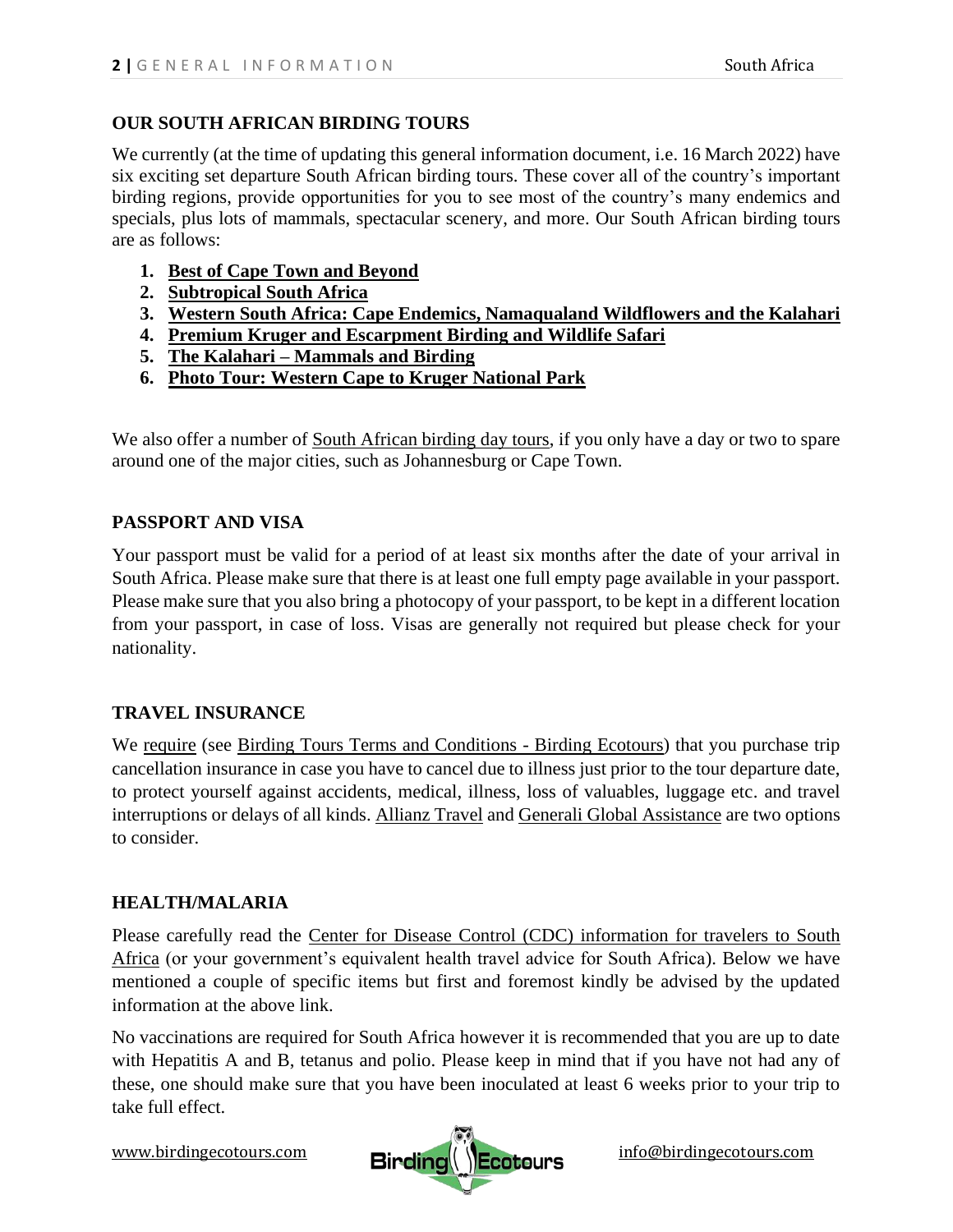#### **Malaria**

We strongly recommend anti-malaria drugs for the Zululand and Kruger National Park portions of the subtropical South Africa tour and some other eastern South Africa tours of ours - when we'll be in malaria areas. Any one of the following three drugs are highly affective (albeit not 100 %, due to resistant strains of malaria) as malaria preventative measures:

Malarone<sup>®</sup> (atovaquone/proguanil),

Doxycyxline, and

Larium<sup>®</sup> (mefloquine).

Mosquito repellant, long trousers/jeans and long-sleeved shirts, particularly at night when malaria (*Anopheles*) mosquitos bite, are advised, in addition to the drugs.

In the unlikely event that one still contracts malaria after taking anti-malaria drugs and other precautions, the disease can still be easily treated if diagnosed soon after symptoms develop: suspect malaria if flu-like symptoms develop within a few months of visiting South Africa. If it is malaria, it can be treated with an alternative to the prophylactic that you chose.

There is no malaria in the Western or Northern Cape Provinces so our Cape trips do not pose a malaria issue.

### **MEDICAL CONDITIONS**

Please make sure that you are covered with medical insurance in case of an emergency while on these trips. Without insurance the cost of medical care can be extremely high. Please notify us at the time of registering for the tour of any medical conditions you think we should know about (including allergies, heart conditions, epilepsy, etc.). This will greatly help us to cater to your needs.

### **WATER / FOOD**

South Africa is one of the few countries in Africa where it is safe to drink the water in the major cities, eat unpeeled fresh vegetables and salads. However, we provide unlimited bottled water in the tour vehicles, and you are welcome to take water from the vehicle for evenings when not provided in the hotel rooms. More expensive bottled water at restaurants is excluded from the tour cost and is for your account, but (again) you can take water from our tour vehicle whenever you want.

### **CURRENCY AND MONEY**

South Africa uses rands (ZAR or simply R) with notes representing R200, R100, R50, R20 and R10 and coins representing R5, R2, R1, 50 cents, 20 cents and 10 cents.

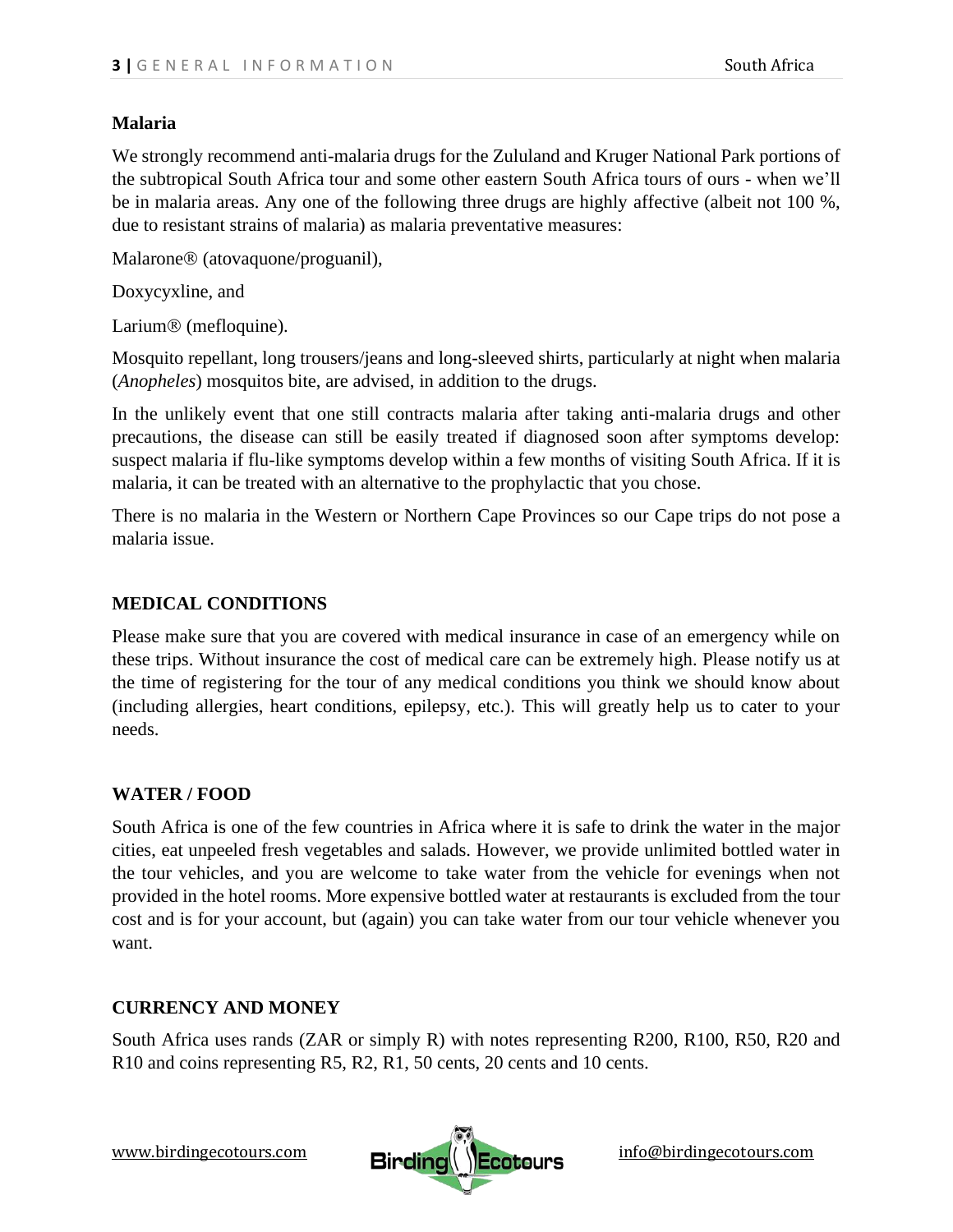Visa and Mastercard are widely accepted and to a lesser extent American Express, including for drawing cash from ATMs. Note: US and Canadian dollars, pound sterling and euros cannot be used for purchases. We will be able to exchange or draw money at the airport upon our arrival, and regularly during the tours.

#### **PELAGIC TRIP PREPARATION**

This applies to our Cape Town pelagic trips. Please note that by request we also arrange one-day pelagic trips in Mozambique, Namibia, Australia, New Zealand, the USA, etc., and these notes generally apply for those as well. A pelagic trip is run over the course of one day (or sometimes a half day) and involves heading out into the open ocean in search of various species only occurring out at sea. While this is a truly spectacular adventure, one must remember that we are always at the mercy of the ever-changing sea conditions.

The vessel will depart from the specified port around sunrise and venture out into the ocean for usually a maximum distance of 30 nautical miles (55 kilometers) from land. Off southern Africa this is usually the 'drop zone', where deep water is present and many fishing vessels operate. On a pelagic trip we strive to try and find a fishing vessel, whether it be a trawler or a longliner, as they attract huge masses of birds. We spend quite a large part of the day out at sea (depending on weather and sea conditions) and return to our port of departure in the afternoon (usually any time between 2:00 and 4:00 p.m.). We provide a light lunch on board with various snacks, eats, and drinks, although if you should want anything specific, we recommend that you bring it yourself.

A pelagic trip is booked over two consecutive days (usually a weekend). The first day is used as the primary day, but should the previous day's weather forecast indicate that sea and/or weather conditions will prove more adverse on the first day, yet better on the second day, the pelagic trip will go ahead on the second day. However, it is possible that the trip may not go ahead at all due to adverse conditions over the entire two-day period. This is, unfortunately, not something we can predict and reliably confirm far in advance, and we are at the mercy of the weather/sea conditions and the word from our very experienced skippers, who ultimately give the final approval. Your safety on board the vessel is of paramount importance to us, and should the conditions of the sea prove to be too dangerous, the vessel will not go out. The pelagic trip is confirmed by the skipper, either way, a few days before it is due to depart. We will keep you informed about the decision.

What you will require:

- Most important is a waterproof layer of clothing. There is often wind out at sea, and it blowing off the swells creates some spray. It is very easy to get wet on board, especially while heading out to the trawling grounds and returning back to port.
- Layered and warm clothing. No matter the conditions predicted, whether it be sun or cloud, it can get cold out at sea, and bringing warm clothing is advised. It is also recommended to bring layered clothing, so that you can remove/add on as the conditions change. Sometimes it gets hot, so one needs to be prepared for this too (hence the need for layers).
- Applying sun lotion or anti-sunburn cream is recommended, no matter the conditions. It is very easy to get badly burnt out at sea, whether it be a sunny or cloudy day. Sunglasses are also vital.

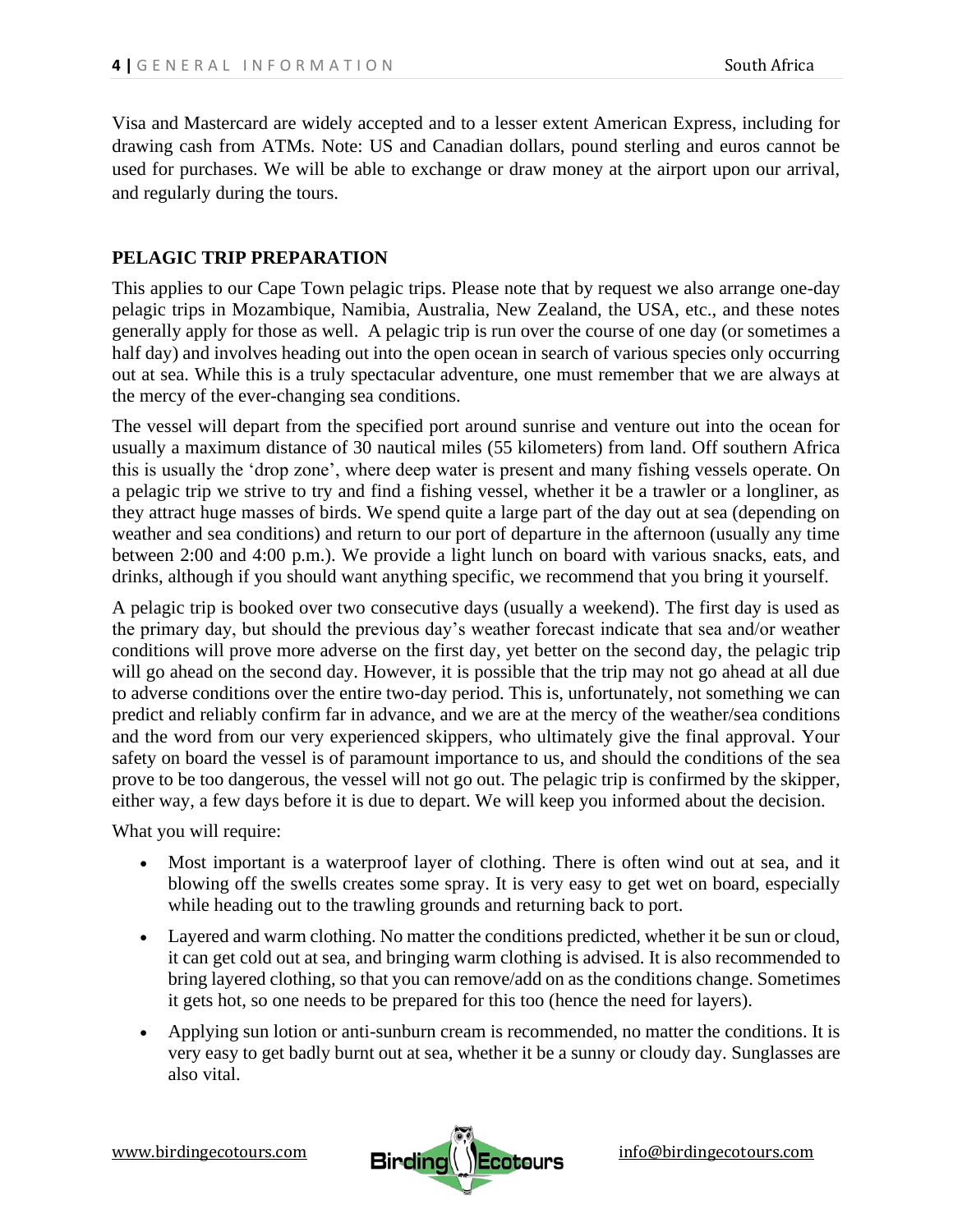- It is recommended to bring a hat that can be fastened to your head to prevent it from being blown away. Sunglasses are also recommended, as the glare from the ocean can be very bad at times, but note that it is very easy to lose a pair of sunglasses, and they will invariably pick up some spray from the ocean.
- Due to the nature of the pelagic trip, water/spray invariably gets on board the vessel, and it is very easy to get your feet completely wet. Either waterproof hiking boots, or sturdy Tevatype sandals that can be fastened to your feet are recommended.
- Anti-seasickness medication. Not everyone is affected by seasickness, but it is a very unpleasant experience should you get seasick. Various tablets, such as Stugeron, are recommended. Should you be prone to seasickness, it might be worth consulting your local pharmacist for stronger medication. Some seasickness pills make one very drowsy, so do consult a doctor and ask her/him as many questions as possible, before deciding.
- Binoculars and cameras are recommended (as in any birding excursion), but again please note that they can very easily get wet and could get damaged as a result. A covering over your camera is advised.

Further information on pelagic birding can be found [here.](https://www.birdingecotours.com/pelagic-birding-with-birding-ecotours/)

### **WEATHER**

South Africa is a land of great physical contrasts, from mountains and forests to grasslands and semi-deserts. October, when many of our tours run, is spring so we can get elements of winter or summer weather – with luck the weather will be mild throughout! It is usually mild to warm or even hot at this time of the year and maximum temperatures can vary from about  $68-86$  °F (20– 30  $^{\circ}$ C). Nights should be mild but there is a very small chance of temperatures slightly below freezing (32  $\textdegree$ F) especially while at elevation in the Drakensberg (e.g. Dullstroom and Lesotho) – snow is even possible. So please be prepared for ALL weather possibilities, from a little below freezing to quite hot. Spring is unpredictable.

The Cape has winter rain – so we *should* miss rain there as we will be there in spring however rain can sometimes continue into spring too! Subtropical South Africa has summer thunderstorms, so we may experience these but often the rains only start in November or December – October is the end of the dry season over most of South Africa, except the Cape! But please be prepared for rain, even though there is not likely to be much.

The Cape pelagic trip can be cold and wet, or warm and very sunny, so be prepared with layers of clothing, waterproofing, as well as sunglasses and sunblock/sunscreen (reflection off the sea can burn eyes and skin severely).

**Please note that on our 2018 tour we had at least one Canadian person finding it colder than expected in the Cape (in October, so spring) – there was late "winter-type" weather this year. Accommodations are often not heated like they are in North America, Europe, etc. Kindly be prepared for all kinds of weather, from cold to hot.** 

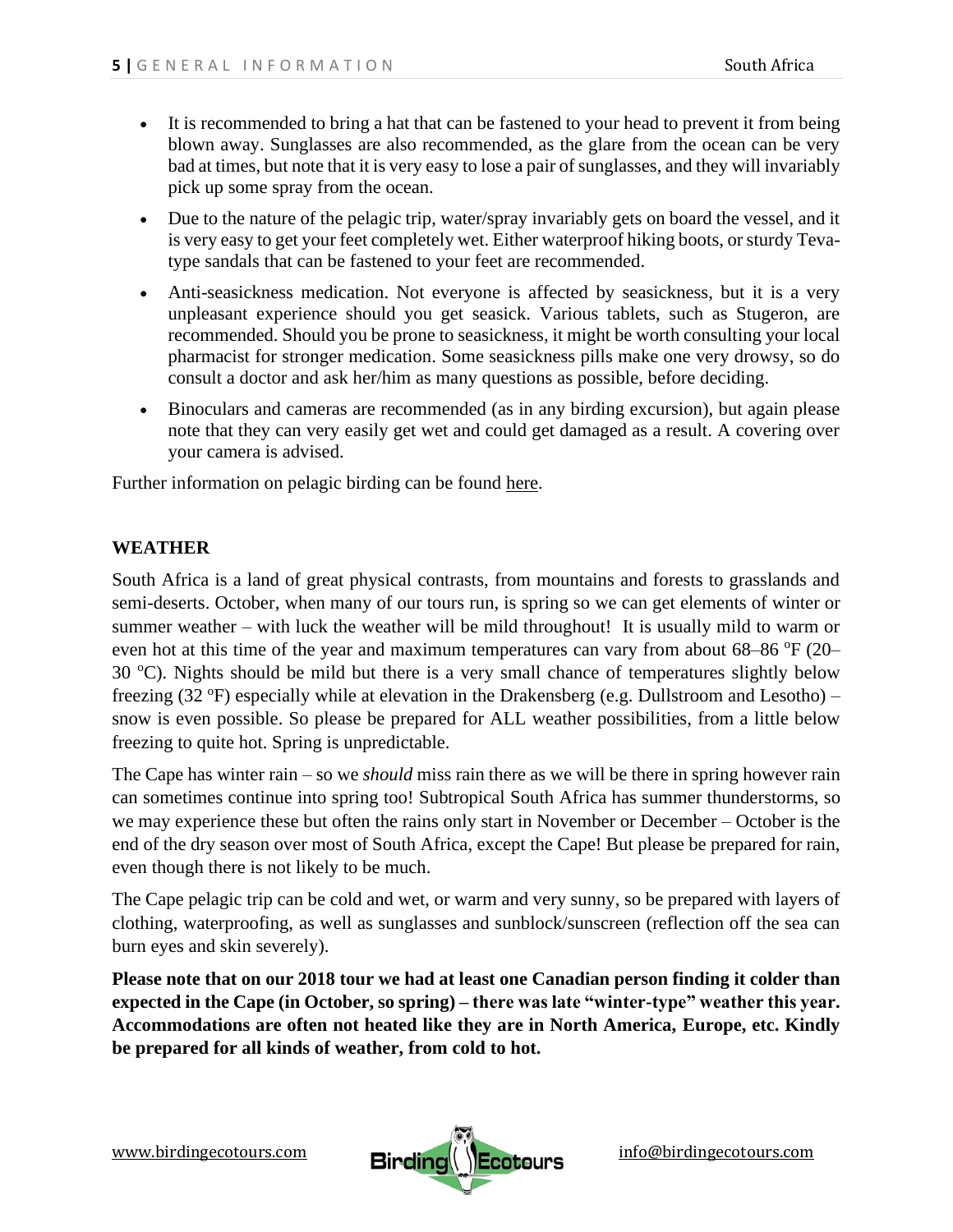# **ELECTRICITY**

The standard voltage in South Africa is 220–240 V. If you intend to recharge video batteries etc. in your hotel room you will need an international adapter (South Africa mostly uses Type  $D - 3$ round prongs in a triangular pattern, but also uses Types M and N, see [here](https://www.power-plugs-sockets.com/south-africa/) for further details and photos). Lighting tends to be low wattage, so you might like to bring a good quality torch/flashlight if you like reading in bed! A good torch will also be useful if you fancy joining us for a night walk or drive. If you intend to do any trips, you'd be advised to bring at least one good torch preferably with a good beam. All the places we will stay at will have electrical outlets for chargers and laptops.

**Note:** Please check all equipment that you plan on charging to see if it is 110/120 to 220/240 V compatible. If that is the case, you only need an adaptor to plug US plugs into. If your equipment is only listed as 110-120 V then you will need a converter to convert the electric current to 220– 240 V.

## **LENGTH OF DRIVES**

There are a couple of days in which there are long drives – say 5 hours, without stops, however most days involve far less traveling. In the Kruger National Park, it is illegal to alight from one's vehicle because of the presence of large, dangerous animals such as lions and elephants, so we are restricted to the vehicle except at picnic areas and rest camps. In the Kruger National Park and Mkhuze Game Reserve, we do thus spend most of the day in the vehicle, but we also spend time doing birding walks around the rest camps (and picnic areas).

**Some roads can be dusty so please consider bringing a scarf or other measures in case you're birding along an unpaved road and a car goes past putting up dust. Dust is a particular issue on our Cape Town and Beyond birding tour, when birding in the Tankwa Karoo.**

### **WHAT TO BRING**

### **Clothing**

Casual and informal dress is fine in the hotels. Loose lightweight field clothing works best, with a warm fleece or jacket for cooler weather. Shorts and T-shirts are fine – it's what the locals wear! You will also need to bring some warmer clothing, certainly a minimum of a warm fleece and a rain jacket. Rain is always a possibility, so an umbrella and or rain gear is always useful to have. Early mornings can feel a bit chilly in some areas so come prepared, especially in the Drakensberg/Lesotho/Dullstroom which is at relatively high altitudes.

Sunglasses, sunhat and sunscreen (rated SPF 30 or higher) are essential. A pair of trousers or a long skirt, and a long-sleeved shirt should be included to help protect against forest vegetation and the sun. Swimwear can be brought as there are swimming pools at some of the lodges.

We would recommend lightweight walking boots for when out on foot. You might like to consider sandals/tevas for use in the safari vehicles and for walking between your room and restaurant in the hotels and lodges.